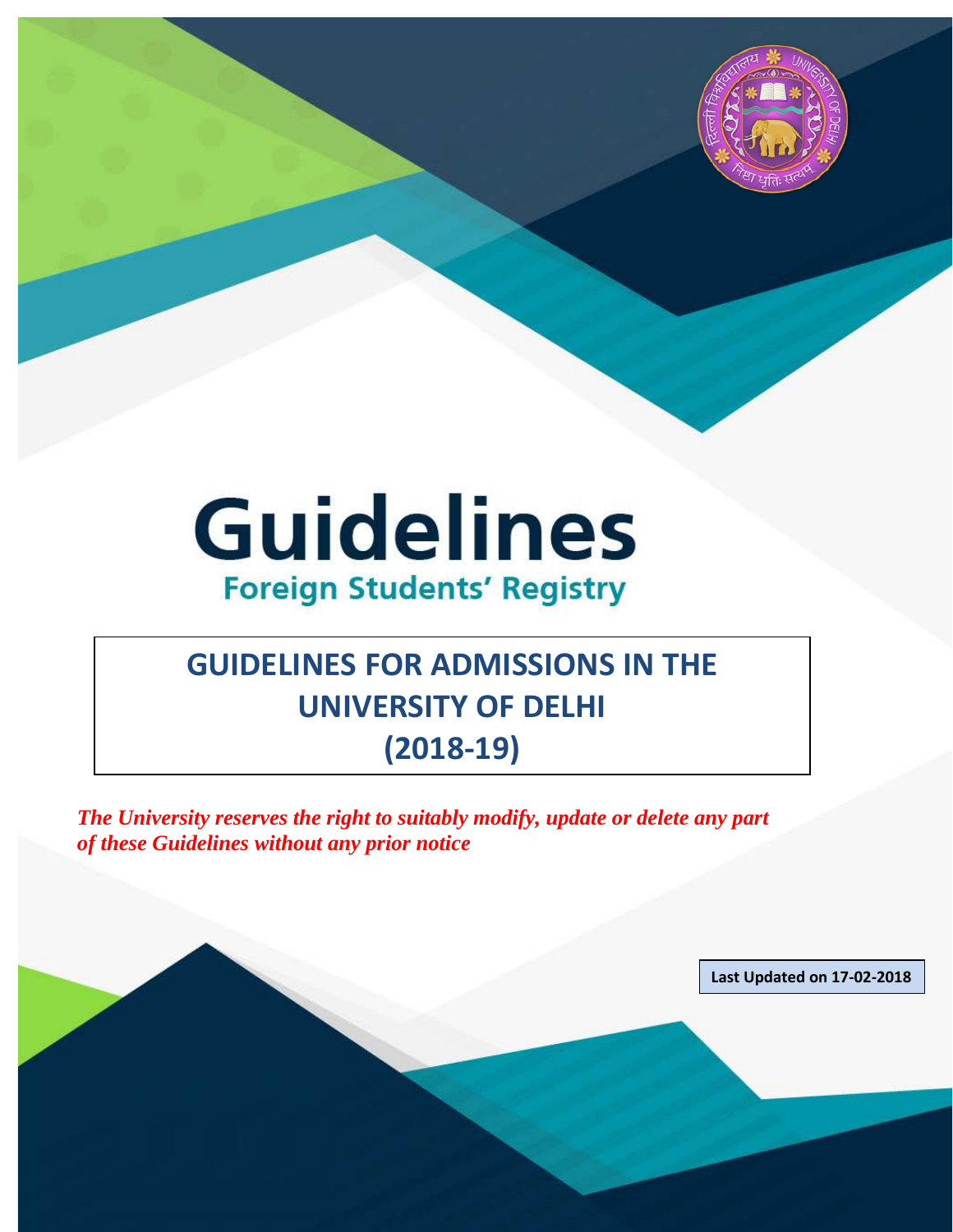### **Introduction:**

**Foreign Students' Registry** office is the single window for all the foreign nationals who wish to seek admission in University of Delhi in different programmes.

### **Who is a "Foreign National\*"?**

Candidate who holds a Passport/ Citizenship of a country other than India.

Candidate who has an OCI/ PIO Card and also holds a Passport of a country other than India.

**\***Non-Resident Indian (NRI)/ Indian Citizen whose qualifying examination is from an International Board/ Foreign University will not be eligible for admission under Foreign National category.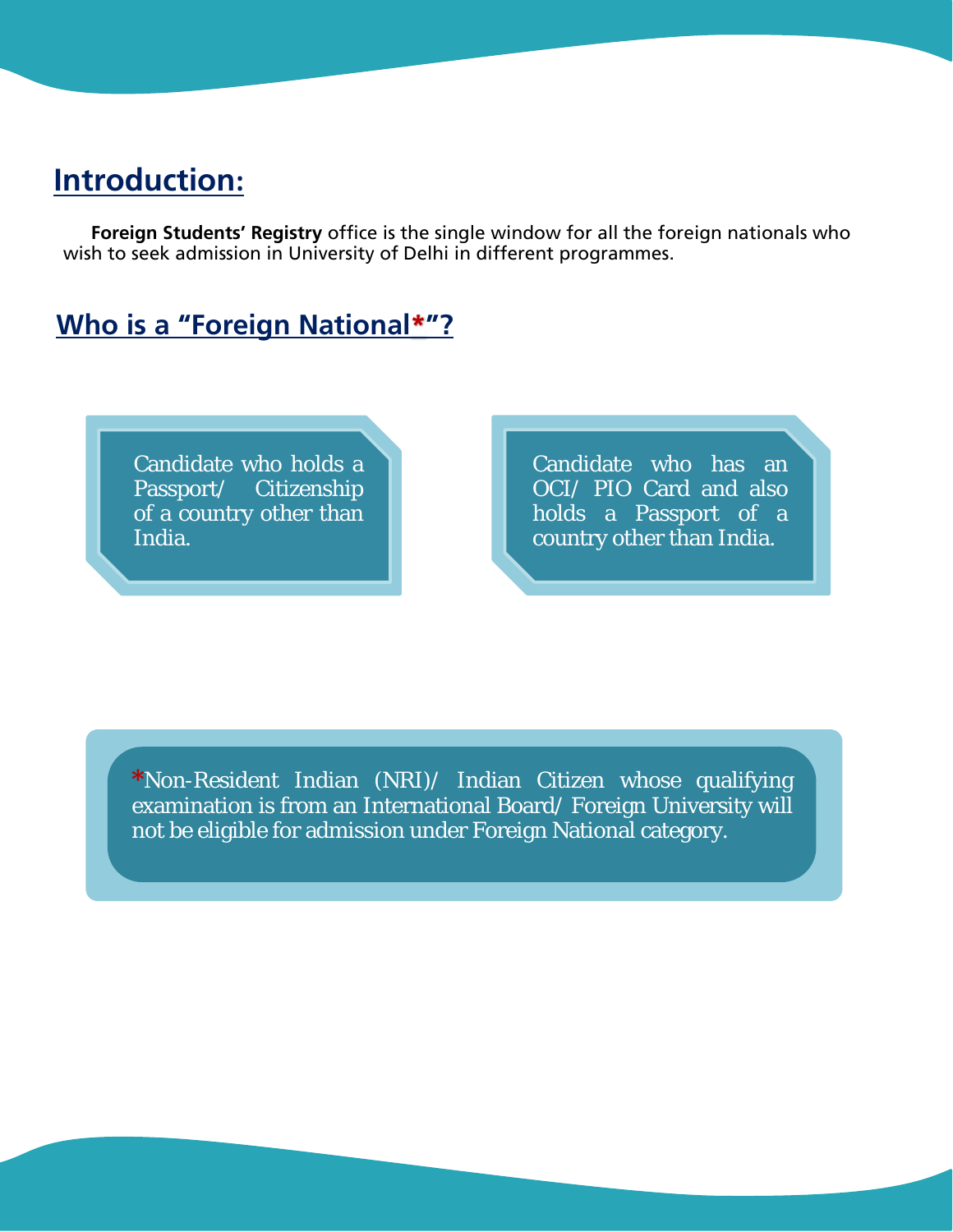### **Filling up of Admission Form:**

- Candidates seeking admission to the programmes in different colleges/ departments/ centers of the University of Delhi are required to register online.
- There is a common **Online Admission Application Form** at **[http://fsr.du.ac.in](http://fsr.du.ac.in/)** for admission to all the programmes for foreign nationals in the University. There is no offline form for admission.
- As a first time user, candidate shall create the login by clicking **Application form (Online)** link.
- In the "**New User Registration**", candidate shall provide the email-id, which would be used for any future communication with the University for admission purpose.
- Applicant shall now log on to the admission portal to fill the online **Admission Application Form**. In the "Registered User Login" section applicant shall enter "registered email-id" as **username** and the "Password", which the applicant created during the registration step. The same login information is used every time to login to the applicants' account.
- For Undergraduate, Postgraduate and Certificate/ Diploma Programmes, applicant can select a maximum of three programmes. The candidate must ensure the minimum eligibility criteria of the respective programme, he/she is applying for.
- $\ddot{\phantom{1}}$  Upload all the mandatory documents as mentioned in the Application Form.
- No field should be left blank in the **Admission Application Form**. The submitted form must be complete in all respects and incomplete form will be summarily rejected.
- $\overline{\phantom{a}}$  After submission of the online form, a copy of the application must be printed and the candidate must get it attested from the Indian Diplomatic Representative or a responsible Official of the Ministry of Education of applicant's country or an Official of the applicant's country's Embassy / High Commission in India.

In case any embassy/ High Commission refuses to attest the application form, one should obtain a **No Objection Certificate** (**NOC)** from the applicants' country's embassy clearly stating that the candidate is a foreign national.

**Submit** the hard copy of the attested **Admission Application Form** or the **Admission Application Form along with NOC** personally or send by post to the office of Foreign Students Registry, Room no. 11, First Floor, Conference Centre, University of Delhi within 15 days of online registration. The applicants' from **Nepal & Afghanistan** may submit the hard copy of form to their respective embassies and applicants' from **Tibet** may submit their hard copy of the form to the Bureau office in Delhi, rather than submitting to the office of FSR. **The form must accompany copies of the necessary documents**.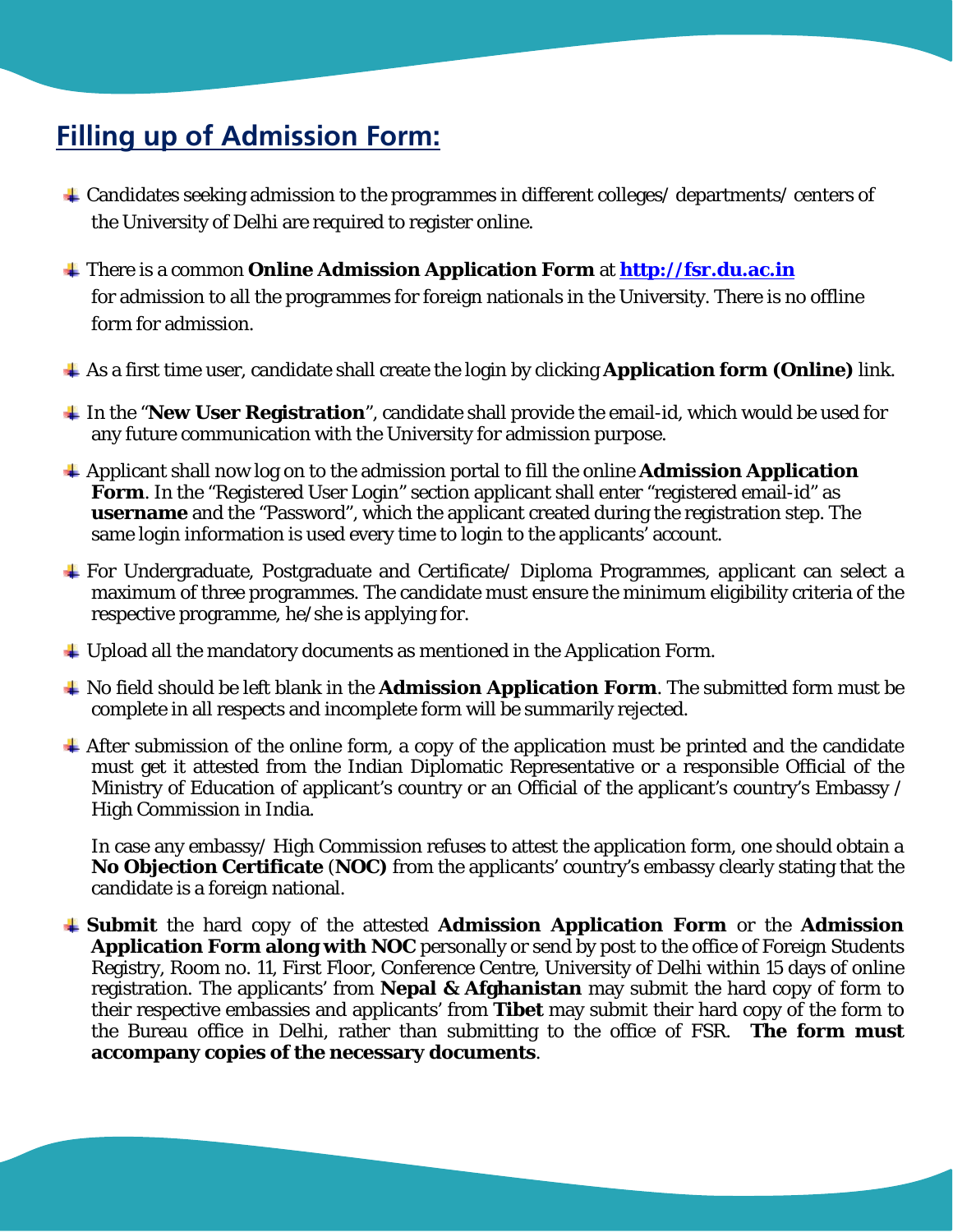### **Deadlines:**

| S.No. | <b>Particulars</b>                                                                                | <b>Last Date for submission of</b><br>application forms at FSR<br>website by foreign<br>nationals |
|-------|---------------------------------------------------------------------------------------------------|---------------------------------------------------------------------------------------------------|
|       | Master of Business Administration (MBA) and Ph.D<br>Programme in Management Studies*              | 10th March, 2018<br>(Saturday)                                                                    |
| 2.    | M. Phil. and Post-Graduate Programmes (except MBA)                                                | 30th March, 2018 (Friday)                                                                         |
| 3.    | <b>Under-Graduate Programme</b>                                                                   | 30th March, 2018 (Friday)                                                                         |
| 4.    | Certificate/Diploma/Advanced Diploma courses                                                      | 30th March, 2018 (Friday)                                                                         |
| 5.    | Ph.D. Programme                                                                                   | 30th April, 2018<br>(Monday)                                                                      |
| 6.    | Applications for School of Open Learning (SOL) from<br>Foreign nationals from Nepal/Tibet/ Bhutan | $29th$ June, $2018$ (Friday)                                                                      |

\*For getting details about Master of Business Administration (MBA) and Ph.D Programme in Management Studies, visit concerned departments website:

Department of Business Economics: <http://dbe-du.org/home.php> Department of Commerce: <http://www.commercedu.com/> Faculty of Management Studies:<http://www.fms.edu/?q=node/17>

### **Checklist:**

**Before Submitting the form please check the following:**

- $\triangleright$  The deadlines for submitting the form.
- $\triangleright$  All the required documents are attached as mentioned in the List of Documents Section.
- $\triangleright$  Form is attested by the Indian Diplomatic Representative or a responsible Official of the Ministry of Education of applicant's country or an Official of the applicant's country's Embassy / High Commission in India.
- $\triangleright$  In case any embassy/High Commission refuses to attest the application form, one should obtain and submit a NOC Certificate from the applicants' country's embassy clearly stating that the candidate is a foreign national.

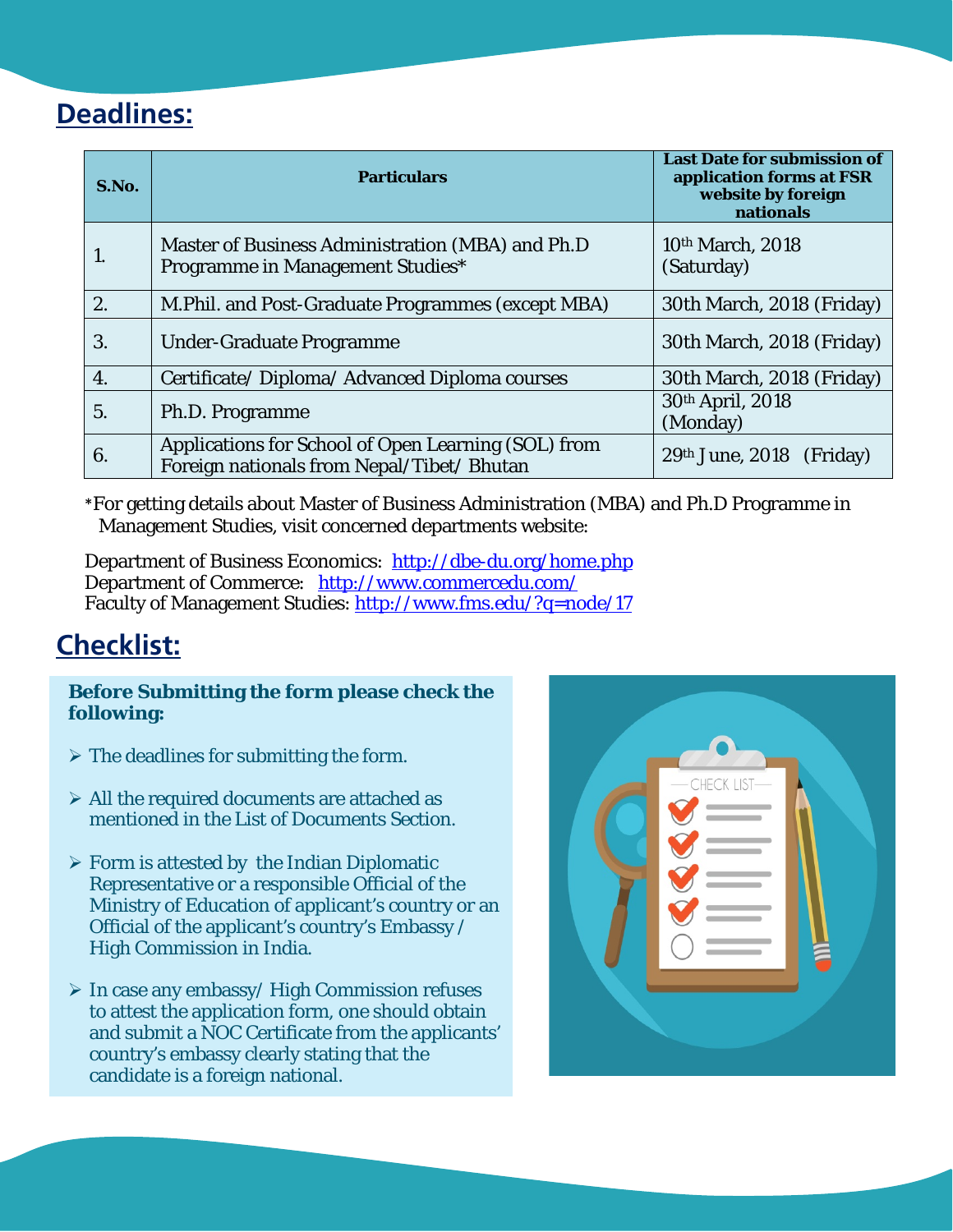### **List of Documents:**

- $\cdot$  Passport (Please ensure that the passport is valid for at least six months at the time of submitting the application and same shall be produce at the time of admission.)
- Citizenship card by Nepalese nationals along with Passport
- ❖ Registration Card by Tibetan
- Date of Birth Certificate
- PIO/OCI Card (if applicable)
- ❖ Refugees-Certificate from UNHCR
- Syllabus of last qualifying examination (if applicable)
- Document Supporting 12 years of Schooling Education
- [Association of Indian Universities \(AIU\)](http://www.aiu.ac.in/index.asp) Certificate (wherever applicable)
- Valid Certificate of TOEFL/Academic IELTS/ELPC
- [Medical Insurance](#page-10-0)
- Working Diplomats: NOC from protocol Division of MEA, Government of India
- Recommendation letter from the University for admission under Casual Affiliation
- Transcripts/ Marksheets and Degrees of academic credentials \*
- Painting (for Fine Art)
- Mp3 Audio (for Music Students)
- Research Proposal (For M.Phil./Ph.D.)
- $\div$  Proof of financial support for the duration of the M.Phil./Ph.D. enrolment.
- Certificate of Migration (wherever applicable)

\*Foreign nationals studying through Indian board are expected to submit their final results within 10 days of declaration of result. For other boards results have to be submitted till the admission process is on.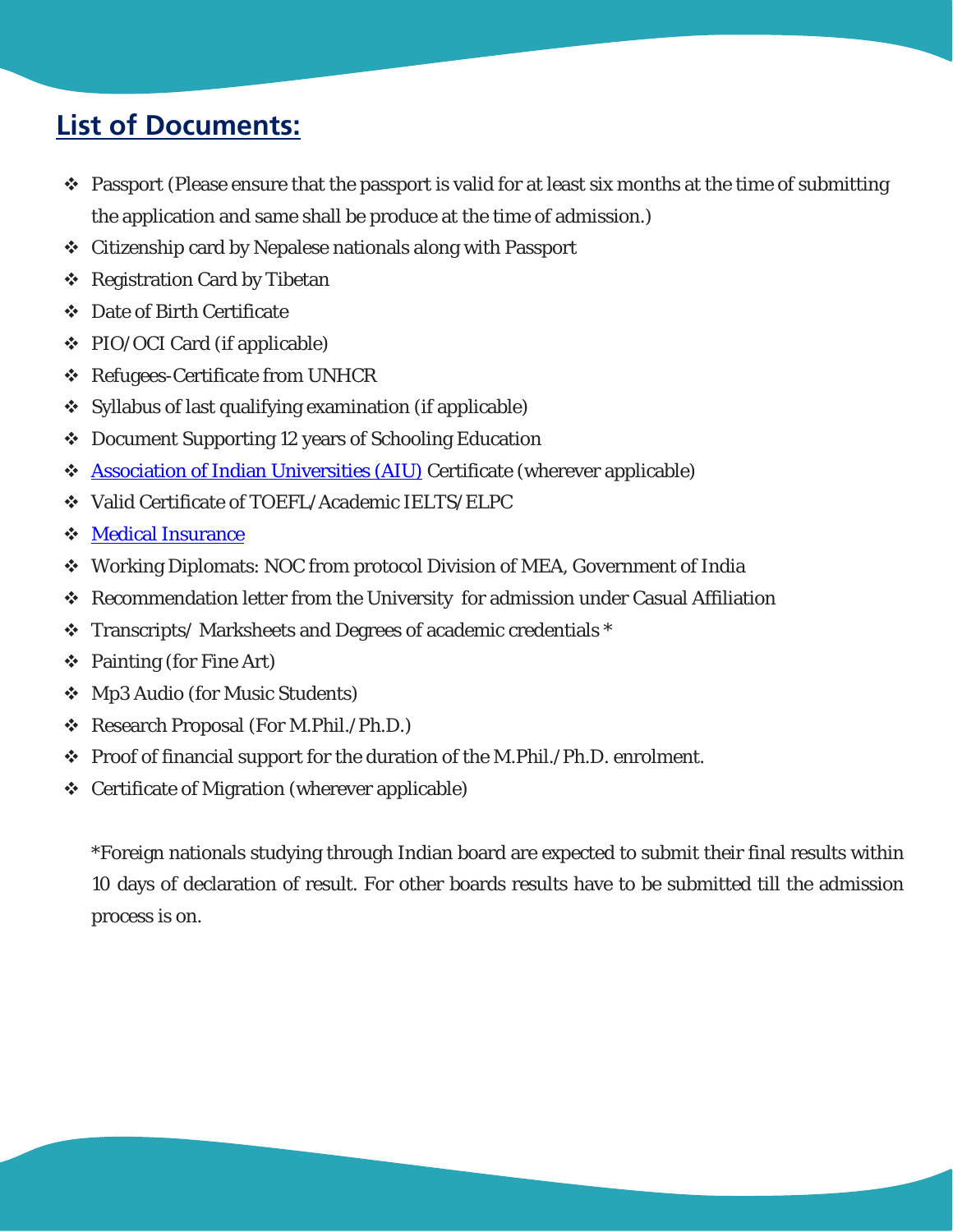### **Selection Process:**

Foreign nationals seeking admission in professional programmes (B. A. (Hons.) Business Economics, BMS, BBA(FIA), B. Tech (Information Technology and Mathematical Innovations), B. A. (Hons.) Humanities and Social Sciencs, B.El.Ed, B.P.Ed. B. A. (Hons.) Multimedia and Mass Communication, B. A. (Hons) Hindustani Music (Vocal/Instrumental), B. A. (Hons.) Music, 5 year integrated programme in Journalism, Master of Fine Arts (MFA), B.Sc. ( PE, HE & S), B.Ed., M.Ed., and in all Post Graduate programmes are exempted from entrance test.

Foreign nationals fulfilling the eligibility criteria may be registered for M.Phil./Ph.D. over and above the maximum admissible strength. However at any given time, the total number of foreign students shall not exceed 10% of the total admissible strength of the department. Foreign nationals must provide evidence of language competence suited to the department they wish to join.

Foreign nationals are exempted from entrance test and interview for admission to M.Phil./ Ph.D. Programmes. They may be admitted based on their research proposal, subject to fulfilling the minimum eligibility criteria. The decision regarding the same rests with the Department Research Committee (DRC) subject to approval from Board of Research Studies (BRS) for the Ph.D. Programme and M.Phil. Committee for the M.Phil. Programme.

The Applications are forwarded to the admission committee constituted by the concerned Department/ Faculty for screening the applications of foreign nationals. The committee short lists the applications according to the eligibility requirement, merit, and number of seats.

Candidates may visit **www.du.ac.in** for the detailed information regarding the eligibility requirement, etc.

**The admission in any course shall not be granted on predicted scores.**

#### **Schooling from Indian Board & Indian Universities:**

Those foreign nationals who have appeared for Grade 12 examination from an Indian Board or passed their last qualifying examination from Indian University will come under the category of 5% quota for admission to various programmes.

**All foreign nationals with foreign qualifications are required to submit the Equivalence certificate from [Association of Indian Universities \(AIU\)](http://www.aiu.ac.in/index.asp) with the application form. AIU address is given below:**

AIU House 16, Comrade Indrajit Gupta Marg, New Delhi-110002, India Phone: (91)-11-23230059, (91)-11-23232429 Fax: (91)-11-23232131 Email: international@aiu.ac.in Website: [http://www.aiu.ac.in](http://www.aiu.ac.in/)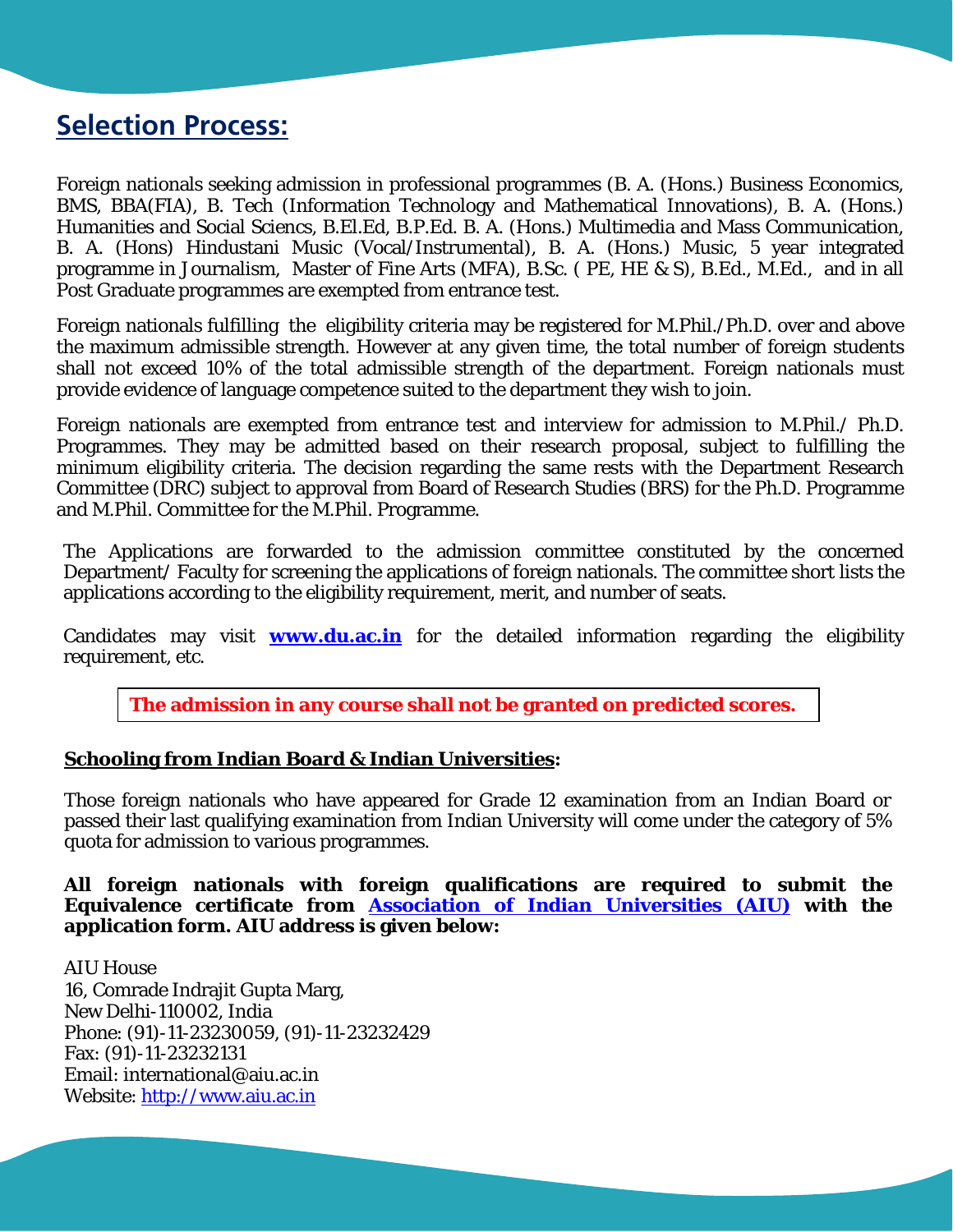### **Provisional Admission letter:**

Only those applicants who fulfill the eligibility requirements and are recommended for admission by the respective admission committee are issued a provisional admission letter by the Foreign Students' Registry (FSR) office. The provisional admission letter is sent to the applicant's Embassy in New Delhi, Indian High Commission in applicant's Home country and a scanned copy of the letter to the applicant's email address. Therefore, applicants are advised to write their email addresses and other details clearly on the application forms. Provisional admission letter does not guarantee a seat in any specific college of the University of Delhi

All foreign students should report to the Foreign Students' Registry (FSR) office by the date mentioned on the provisional admission letter.

### **Applying for Visa:**

All foreign nationals entering India are required to possess a valid international travel document in the form of a national passport with a valid visa obtained from an Indian Mission or Post abroad.

The Provisional Admission letter shall be used to apply for the **Student/ Research visa** to the Indian Embassy. The visa must be endorsed in the name of the University of Delhi. No other endorsement will be acceptable. For more information please visit:

<https://indianvisaonline.gov.in/visa/index.html>

#### **[Student Visa:](https://boi.gov.in/content/student-visa-s)**

Student Visa is required to join Undergraduate Programme, Post-Graduate Programme, Certificate or Diploma Programme, and M. Phil. Programme.

#### **[Research Visa:](http://mha1.nic.in/pdfs/OverviewReserchVisa2014.pdf)**

Research Visa is required to join the Ph.D. Programme.

**No Admission will be granted on Tourist Visa/ X-Visa.**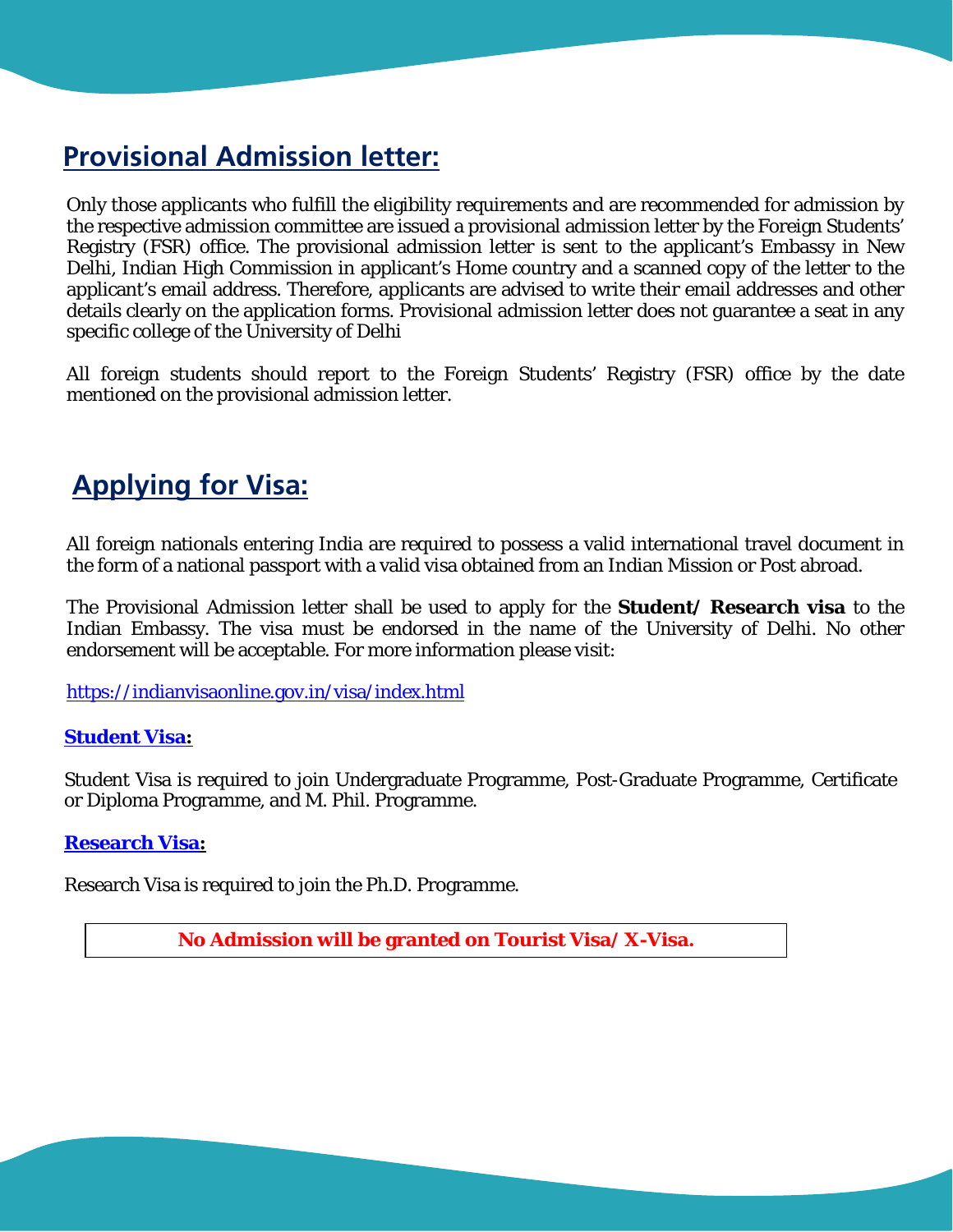### **Arrival:**

All foreign nationals who receive a provisional admission letter from the Foreign Students' Registry office for any programme in the University of Delhi should obtain a valid visa and bring all **original documents** to complete the admission process, without which no admission shall be granted.

The visa must be endorsed in the name of the University of Delhi. No other endorsement will be acceptable.



### **Admission Formalities:**

Candidate is required to report at Foreign Students' Registry office within the prescribed date. He/She undergoes following formalities at FSR office :

- $\triangleq$  Candidate has to complete the arrival form at FSR office.
- Verification of Valid Visa, Visa endorsement, Passport, Original Education Documents, Medical Insurance, English Proficiency Certificate/ TOEFL/Academic IELTS scores, is done by FSR staff.
- $\triangleq$  Candidate is issued Registration Fee slip.
- $\triangleq$  Candidate pays the registration fee.
- $\triangleq$  Reports back to FSR office with fee receipt.
- $\pm$  College/ Department is allotted by the FSR office & college admission letter is issued.
- Candidate will be issued admission letter and is further advised to contact the nodal officer of allotted College/Department/Faculty.

### **Transfer & Change of Programme:**

No request for any Change of Programme and /or College will be entertained after the completion of admission process.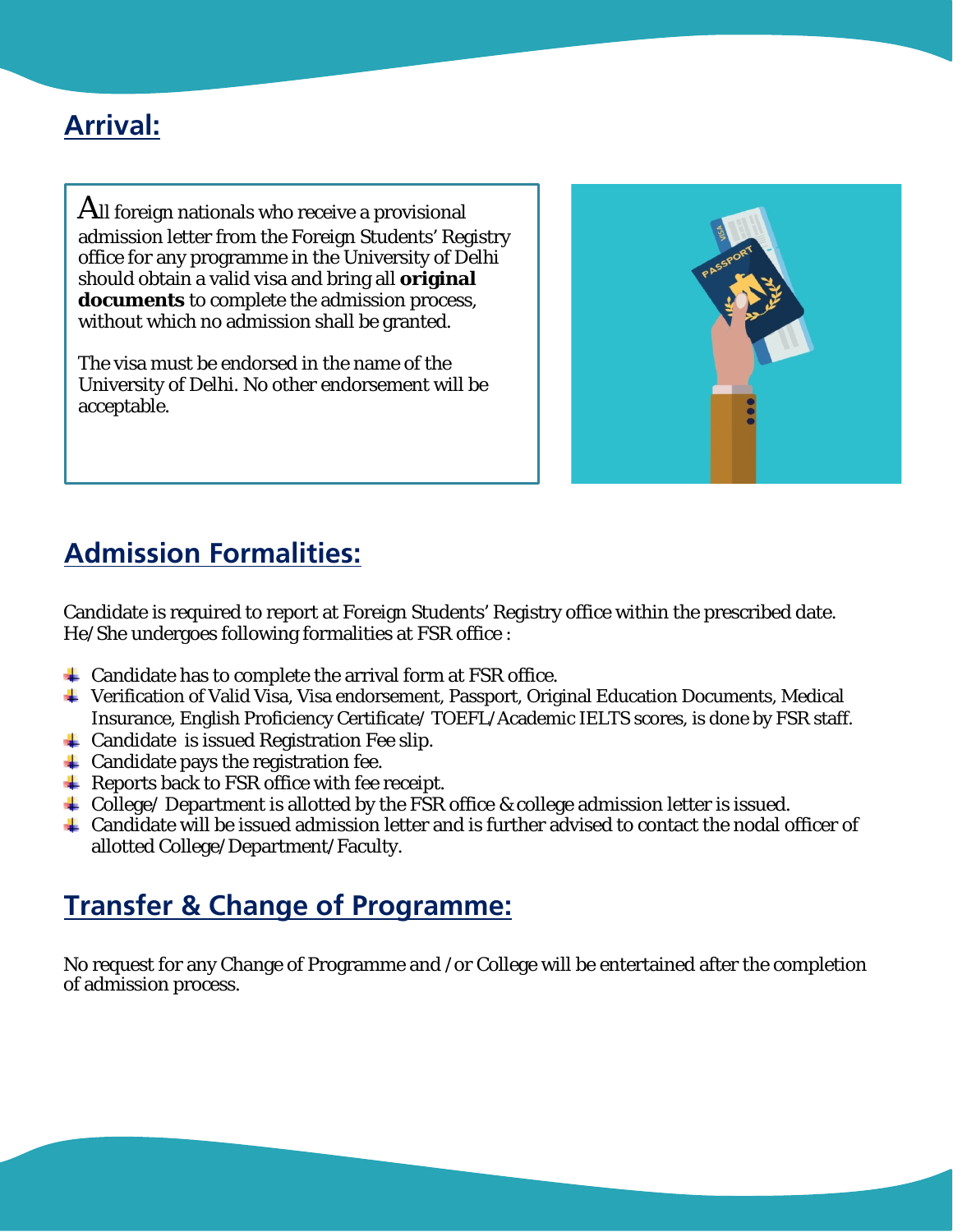### **Hostel/ Halls of Residence:**

University of Delhi has one **International** [Students' House for Men](http://ish.du.ac.in/) (ISH) and one [International Students' Hostel for Women](http://du.ac.in/du/index.php?page=international-students-house-for-women-2) [\(ISHW\).](http://du.ac.in/du/index.php?page=international-students-house-for-women-2)

In addition, University of Delhi has 7 Post-Graduate hostels for men and 4 Post-Graduate hostels for women. Few seats are reserved for foreign students in each of these hostels. The seats in the hostel are allocated according to the merit. However, all students may not get a hostel seat due to heavy demand.

Apart from the above, some colleges of the University of Delhi, offer hostel facilities.

The international students who are awarded scholarship by ICCR, New Delhi, the sponsored applicants from different foreign Governments for training and studies, shall be preferred for hostel accommodation on admission to the University.

I



Due to huge intake of students, all selected foreign students may not get hostel accommodation. Thus, the applicants should clearly understand that the admission to a programme would not ensure allotment of hostel accommodation. Students generally stay in as paying-guest (PG) or in the rental accommodation in the nearby areas. In view of this, foreign students must reckon with the possibility of staying outside the campus.

For list of hostels in different constituent/affiliated colleges please check the information bulletin for Undergraduate admission of last year: **[https://ug.du.ac.in/app/Supports/UG\\_Bulletin2017.pdf](https://ug.du.ac.in/app/Supports/UG_Bulletin2017.pdf)**

For more information please visit: **<http://www.du.ac.in/du/index.php?page=hostels>**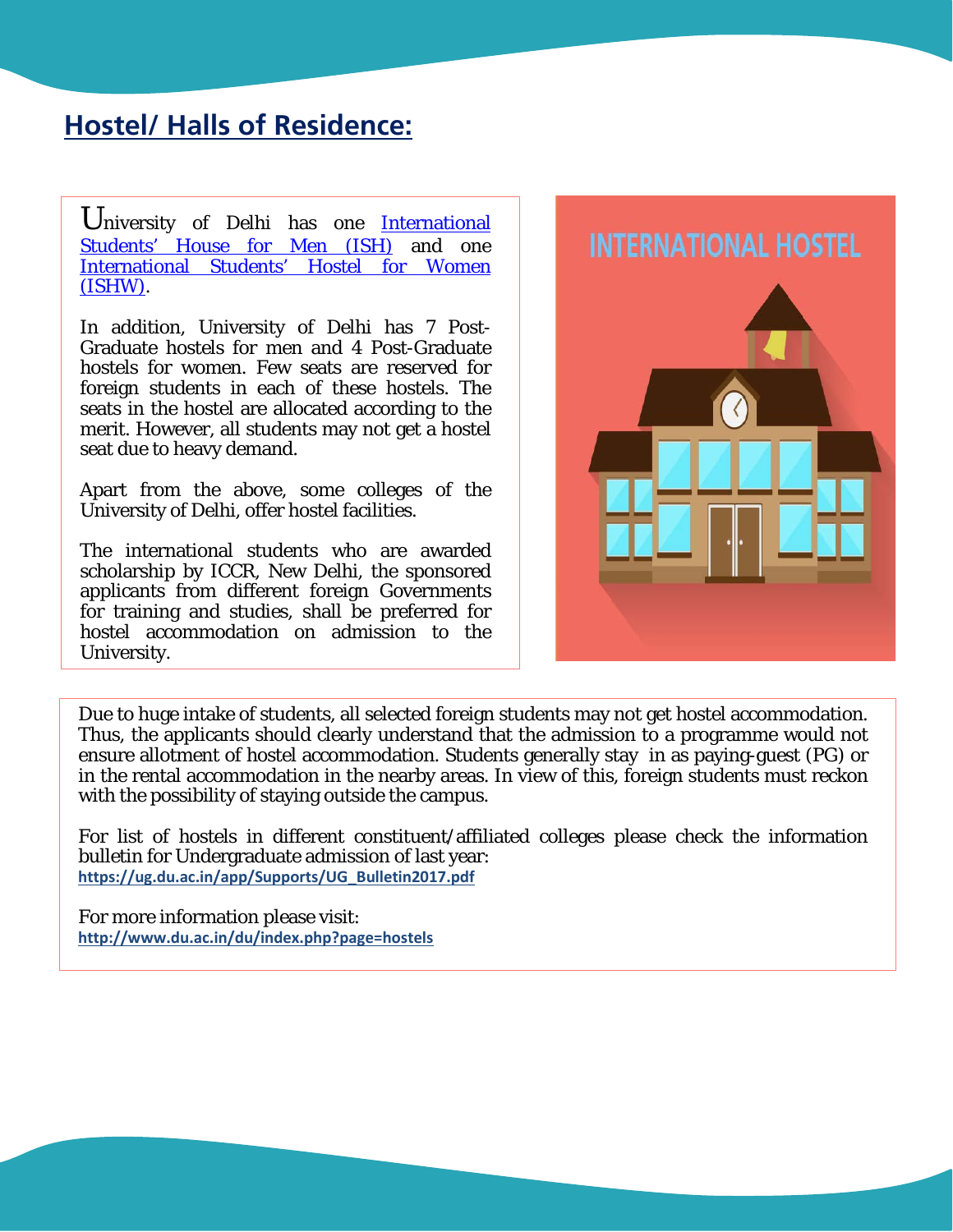### **Fees\*:**

Foreign Students' Registration Fees (One time)

| Certificate/Diploma/Under-Graduate Programme<br>(except B. Sc. (Hons.) Computer Science) | INR. 33000 (USD 500)                       |  |
|------------------------------------------------------------------------------------------|--------------------------------------------|--|
| <b>Post-Graduate Programme</b>                                                           | INR. 39600 (USD 600)                       |  |
| M. Phil. or Ph.D. Programme                                                              | INR. 46200 (USD 700)                       |  |
| Foreign Students' Fee at College/ Dept. / Faculty (annual)                               | INR. 13200 (USD 200) + Institute<br>Fee ** |  |
| B.Sc. (Hons.) Computer Science (annual), other than<br><b>SAARC</b> countries            | <b>INR. 264000</b>                         |  |

 **\*The above estimates are as per existing rate of 1USD as equivalent to INR 66, subject to the approval from the Competent Authority.** 

 **\*\* This includes tuition fee and other fee which is usually up to INR 25000, approx. (USD 400) for academic programmes and up to INR 60000, approx. (USD 1000) for professional programmes per annum depending upon the course / college.**

### **Financial Support:**

The University of Delhi does not have any provision for scholarships for foreign students.

Foreign research scholars must show proof of financial support for the duration of the M.Phil./Ph.D. enrollment.

### **Scholarship from other sources:**

[Indian Council for Cultural Relations \(ICCR\)](http://www.iccr.gov.in/) offers Scholarships to International candidates to study in India. The candidates interested to apply for this scholarship may check the website [\(http://www.iccr.gov.in/\)](http://www.iccr.gov.in/) or contact Indian Council for Cultural Relations (ICCR) for detailed information on address given below:

Indian Council for Cultural Relations (ICCR) Azad Bhawan, Indraprastha Estate, New Delhi-110002, India Contact no.- (91) 011-23379309, (91) 011-23379310, (91) 011-23379500 Website : [http://www.iccr.gov.in](http://www.iccr.gov.in/) Email: poisd2.iccr@nic.in